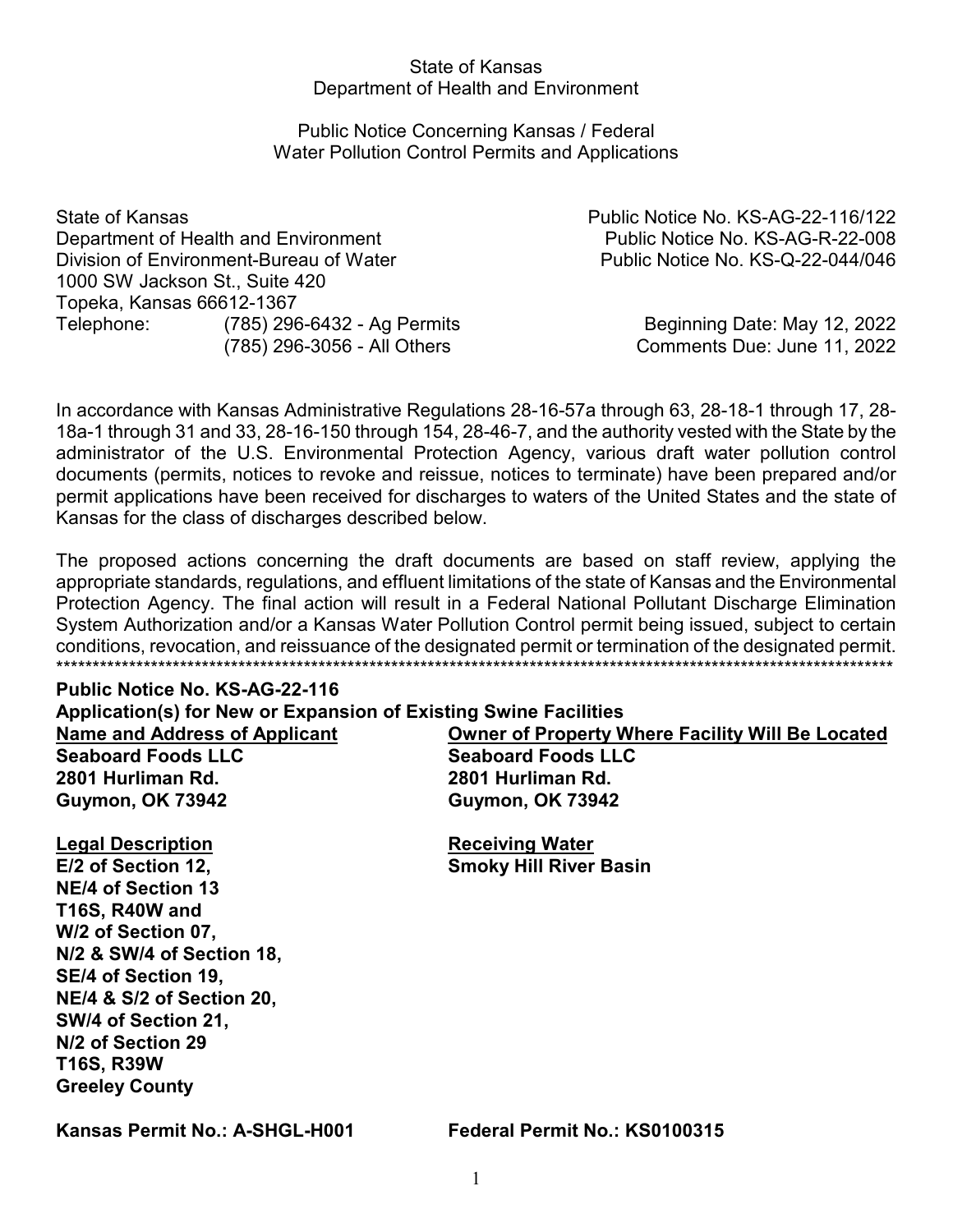**This is notification KDHE has received a complete permit application for modifications to the operation of a swine waste management facility capable of housing 198,000 head (79,200 animal units) of swine weighing more than 55 pounds each. The complete application can be viewed at the office of the Greeley County Clerk, the KDHE Southwest District Office in Dodge City, Kansas or the KDHE Main Office in Topeka, KS. A permit to operate the proposed modified swine waste management system will not be issued without additional public notice.**

# **Public Notice No. KS-AG-21-117/122 Pending Permits for Confined Feeding Facilities**

Ladder Creek East Site **NE/4 of Section 13** River Basin Intersection of Road D & Road 20 T16S, R40W and Tribune, KS 67879 W/2 of Section 07,

**Name and Address of Applicant Legal Description Receiving Water**  $E/2$  of Section 12, N/2 & SW/4 of Section 18, SE/4 of Section 19, NE/4 & S/2 of Section 20, SW/4 of Section 21, N/2 of Section 29 T16S, R39W Greeley County

Kansas Permit No.: A-SHGL-H001 Federal Permit No.: KS0100315

The proposed action is to modify and reissue the existing State/NPDES permit for a facility for a proposed maximum capacity of 198,000 head (79,200 animal units) of swine weighing more than 55 pounds. This represents a decrease in the permitted animal units from the previous permit. This permit is also being modified to reflect proposed changes to the existing waste management system. The proposed modifications are to modify eight (8) existing earthen wastewater retention structures to be utilized as covered anaerobic methane digesters to capture biogas for beneficial use, construct six (6) new earthen wastewater retention structures, and use six (6) existing earthen wastewater retention structures. This facility has an approved Nutrient Management Plan on file with KDHE.

| Cole Mazanec<br>Mazanec Cattle Company, LLC<br>1655 CR 15<br>Colby, KS 67701 | NW/4 of Section 16 &<br>NE/4 of Section 17<br>T08S, R34W<br><b>Thomas County</b> | Upper Republican<br><b>River Basin</b> |
|------------------------------------------------------------------------------|----------------------------------------------------------------------------------|----------------------------------------|
| Kansas Permit No.: A-URTH-C004                                               | Federal Permit No.: KS0092461                                                    |                                        |

The proposed action is to modify and reissue the existing NPDES permit for a facility with a maximum capacity of 4,850 head (4,850 animal units) of cattle weighing more than 700 pounds and 2,000 head (1,000 animal units) of cattle weighing less than 700 pounds for a total of 5,850 animal units. There is no change in the permitted number of animal units from the previous permit. This permit is also being modified to add approximately 6.2 acres of open lot pens that will drain to WSP 3 and increase the wastewater storage of WSP 3. This facility has an approved Nutrient Management Plan on file with KDHE.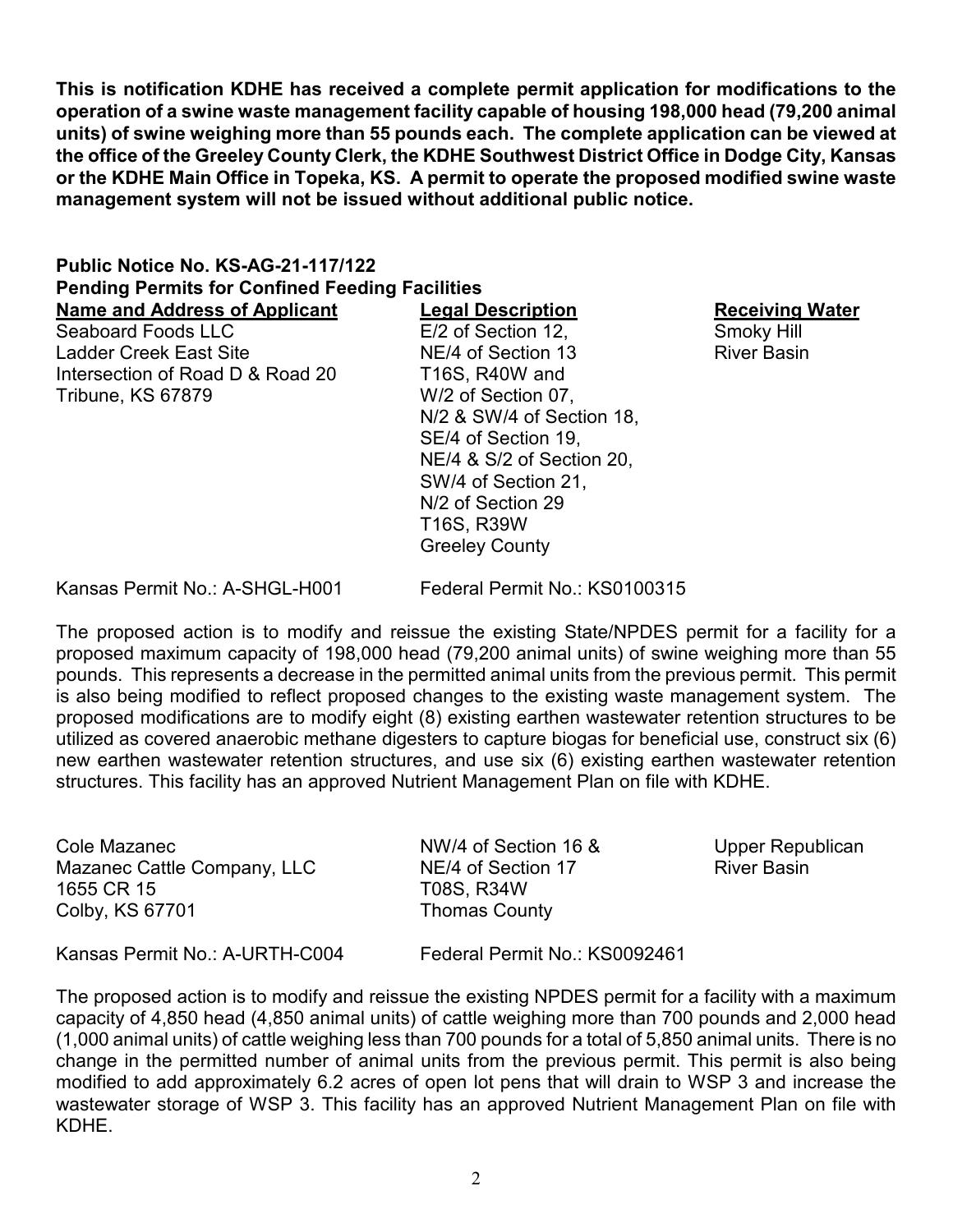Fairleigh Feed Yard, Inc. All of Section 25 Upper Arkansas Fairleigh Feed Yard **T19S, R34W and** River Basin 7400 S. Falcon Rd. All of Section 30 Scott City, KS 67871 T19S, R33W

Scott County

Kansas Permit No.: A-UASC-C001 Federal Permit No.: KS0038059

The proposed action is to modify and reissue the existing State/NPDES permit for a facility for a proposed maximum capacity of 100,000 head (100,000 animal units) of cattle weighing greater than 700 pounds. This represents an increase in the permitted animal units from the previous permit. This permit is also being modified to increase the size of Area E and add an additional retention structure interconnected to RS E Cell 1 (RS E Cell 2). The modified RS E Cell 1 and RS E Cell 2 will together contain runoff from expanding Area E. This facility has an approved Nutrient Management Plan on file with KDHE.

TJ McClure **E/2 of Section 01** Cimarron River Basin Prairie Wind Heifer Development, LLC T28S, R41W and P.O. Box 98 W/2 of Section 06 Johnson, KS 67855 T28S, R40W

Stanton County

Kansas Permit No.: A-CIST-C008 Federal Permit No.: KS0097390

The proposed action is to modify and reissue the existing NPDES permit for a facility for a proposed maximum capacity of 14,000 head (14,000 animal units) of cattle weighing greater than 700 pounds, and 5 head (10 animal units) of horses, for a total of 14,010 animal units. This represents an increase in the permitted animal units from the previous permit. This permit is also being modified to add additional pens, sediment basin, and retention control structure to the south side of the facility.

| Mull Land and Cattle, Inc.<br><b>Mull Land and Cattle Feedlot</b><br>23495 49th Ave.<br>Haviland, KS 67059 | S/2 & NW/4 of Section 19<br>T25S, R17W<br><b>Edwards County</b> | Lower Arkansas<br><b>River Basin</b> |
|------------------------------------------------------------------------------------------------------------|-----------------------------------------------------------------|--------------------------------------|
| Kansas Permit No.: A-ARED-C004                                                                             | Federal Permit No.: KS0097403                                   |                                      |

The proposed action is to reissue an existing NPDES permit for an existing facility for 3,000 head (3,000 animal units) of cattle weighing more than 700 pounds. There will be no change in the operation or permitted number of animal units from the previous permit. This facility has an approved Nutrient Management Plan on file with KDHE.

2526 E Road SW/4 of Section 35 Baileyville, KS 66404 T01S, R11E

Hilltop Hog & Grain **SE/4 of Section 34 &** Missouri River Basin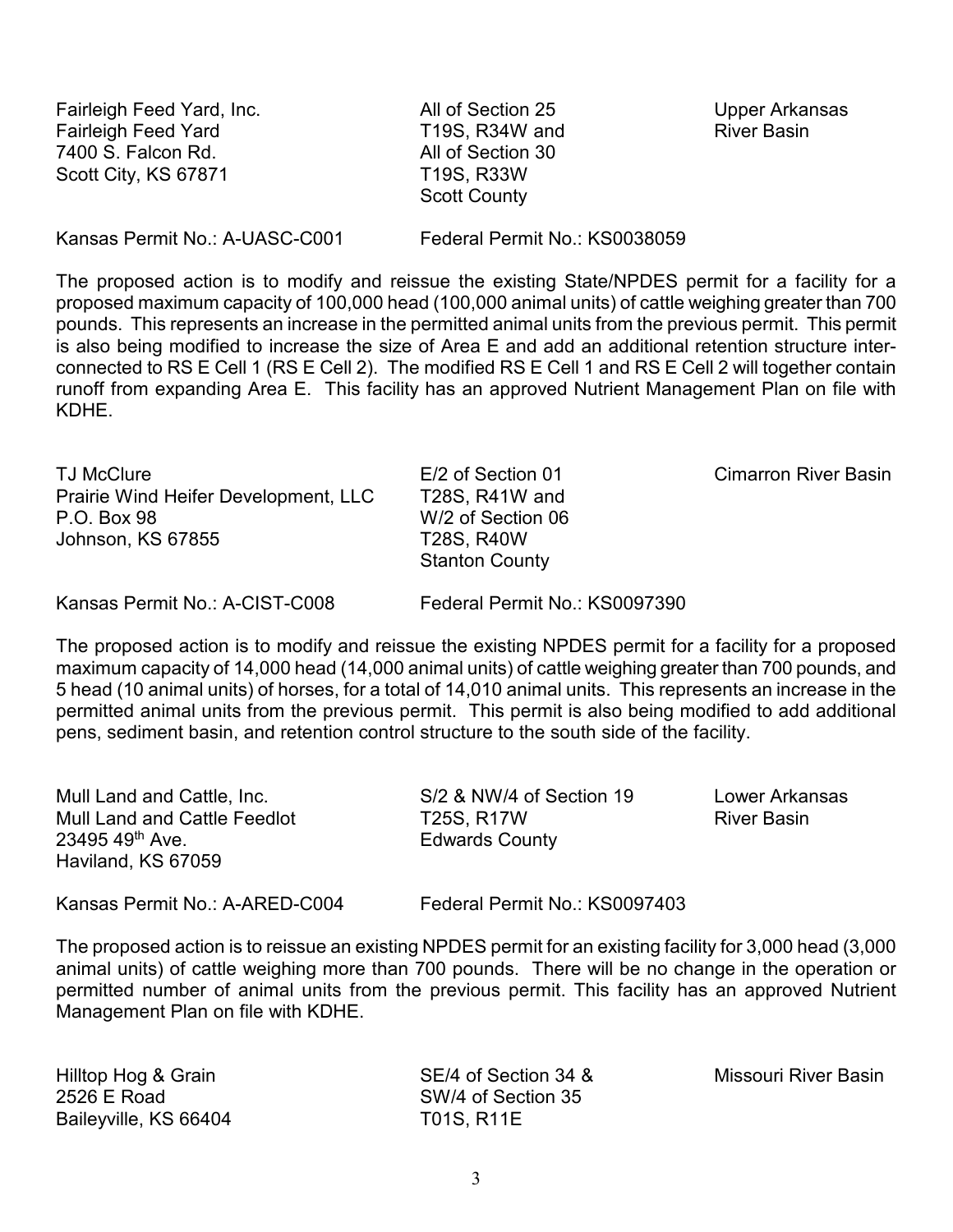# Nemaha County

# Kansas Permit No.: A-MONM-S013

The proposed action is to reissue an existing State permit for an existing facility for 1,400 head (560 animal units) of swine more than 55 pounds, 1,160 head (116 animal units) of swine 55 pounds or less, and 150 head (150 animal units) of cattle more than 700 pounds, for a total of 826 animal units. There will be no change in the operation or permitted number of animal units from the previous permit. This facility has an approved Waste Management Plan on file with KDHE. 

# Public Notice No. KS-AG-R-22-008

Per Kansas Statutes Annotated 65-171d, the following Registration has been received for a proposed facility:

**Name and Address of Registrant Austin Stallbaumer** 1549 F Road Centralia, KS 66415 

**Legal Description** NE/4 of SE/4 of Section 23 T03S, R11E

County Nemaha

#### **Public Notice No.: KS-Q-22-044/046**

The requirements of the draft permit public noticed below are pursuant to the Kansas Surface Water Quality Standards, K.A.R. 28-16-28 (b-g), and Federal Surface Water Criteria.

**NAME AND ADDRESS OF APPLICANT** 

**APAC Kansas** P.O. Box 23910 Overland Park, KS 66283

# **RECEIVING STREAM**

Kansas River via Kill Creek via **Unnamed Tributary**  **TYPE OF DISCHARGE Process** 

Wastewater

Kansas Permit No. I-KS20-PO01 Federal Permit No. KS0098957 Legal Description: SW1/4, S13, T14S, R22E, Johnson County, Kansas **Facility Name: Gardner Quarry** 

The proposed action is to reissue an existing State/NPDES permit for an existing facility. This facility is a limestone quarrying and crushing operation, with no rock washing. A majority of the site has been reclaimed and the quarry is inactive most of the time. However, rock will be quarried on demand. Outfalls 001A and 002A consist of stormwater runoff from the exposed quarry area, after the stormwater has been treated by an onsite pond. The proposed permit contains generic language to protect the waters of the State.

Harshman Construction, LLC 1632 F P Road Cedar Point. KS 66843

Verdigris River via Fall River via Otter Creek via Tadpole Creek via **Unnamed Tributary** 

**Process** Wastewater

Kansas Permit No. I-VE08-PO02 Federal Permit No. KS0098892 Legal Description: NW1/4, SW1/4, S3, T27S, R10E, Greenwood County, Kansas **Facility Name: Braden Quarry** 

The proposed action is to reissue an existing State/NPDES permit for an existing facility. This facility is a limestone quarrying and crushing operation with no washing. Outfall 001A consists of stormwater runoff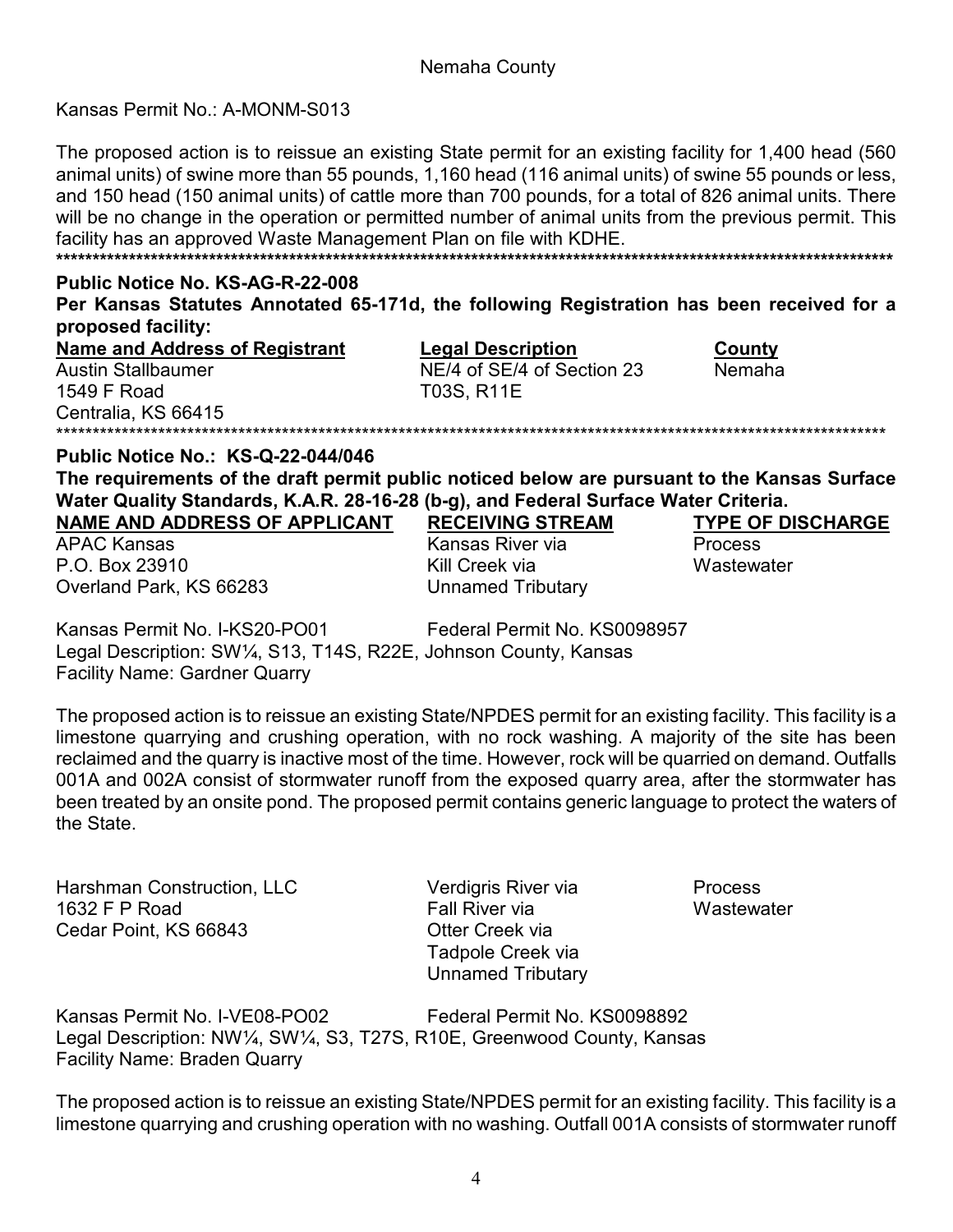and pit water that may leave the site after a heavy rain. The proposed permit contains generic language to protect the waters of the State.

Mid-States Materials, LLC P.O. Box 236 Topeka, KS 66601

Verdigris River via Caney Creek via **Shrader Branch Creek**  **Process** Wastewater

Kansas Permit No. I-VE19-PO01 Federal Permit No. KS0101168 Legal Description: NW1/4, S10, T31S, R8E, Elk County, Kansas **Facility Name: Grand Summit Quarry** 

The proposed action is to reissue an existing State/NPDES permit for an existing facility. This facility is a limestone quarrying and crushing operation with some rock washing. A portable asphalt plant is on-site but does not have a discharge, except for stormwater runoff. Outfall 001A consists of treated wash-water, stormwater and some stockpile runoff, which is treated by Settling Pond (SP01). Outfall 002A consists of stormwater runoff from the asphalt plant, which is treated by Settling Pond (SP02). 

Persons wishing to comment on or object to the draft documents and/or permit applications must submit their comments in writing to the Kansas Department of Health and Environment (KDHE) if they wish to have the comments or objections considered in the decision-making process. All written comments regarding the draft documents, application or registration notices received on or before June 11, 2022 will be considered in the formulation of the final determination regarding this public notice. Please refer to the appropriate Kansas document number (KS-AG-22-116/122, KS-AG-R-22-008, KS-Q-22-044/046) and name of the applicant/permittee when preparing comments.

All comments received will be responded to at the time the Secretary of Health and Environment issues a determination regarding final agency action on each draft document/application. If response to any draft document/application indicates significant public interest, a public hearing may be held in conformance with K.A.R. 28-16-61 (28-46-21 for UIC). A request for public hearing must be submitted in writing and shall state the nature of the issues proposed to be raised during the hearing.

Comments or objections for agricultural related draft documents, permit applications, registrations or actions should be submitted to the attention of Paige Drury, Livestock Waste Management Section at the KDHE, Bureau of Environmental Field Services (BEFS), 1000 SW Jackson, Suite 430, Topeka, KS 66612. Comments or objections for all other proposed permits or actions should be sent to Michael Beezhold at the KDHE, Bureau of Water, 1000 SW Jackson St., Suite 420, Topeka, KS 66612.

All draft documents/applications and the supporting information including any comments received are on file and may be inspected at the offices of the KDHE. For agricultural related draft documents or applications an appointment can be scheduled, or copies requested by contacting Mirina Landry at 1000 SW Jackson St., Suite 430, Topeka, KS 66612, telephone (785) 296-0076 or email at  $k$ dhe feedlots@ks.gov. For all other proposed permits or actions an appointment can be scheduled, or copies requested by contacting Christopher Zwiener, Bureau of Water, 1000 SW Jackson St., Suite 420, Topeka, KS 66612, telephone (785) 296-3056 or email at Christopher. Zwiener@ks.gov. These documents are available upon request at the copying cost assessed by KDHE. Application information and components of plans and specifications for all new and expanding swine facilities are available on the Internet at http://www.kdhe.ks.gov/livestock. Division of Environment offices are open from 8 a.m. to 5 p.m., Monday through Friday, excluding holidays.